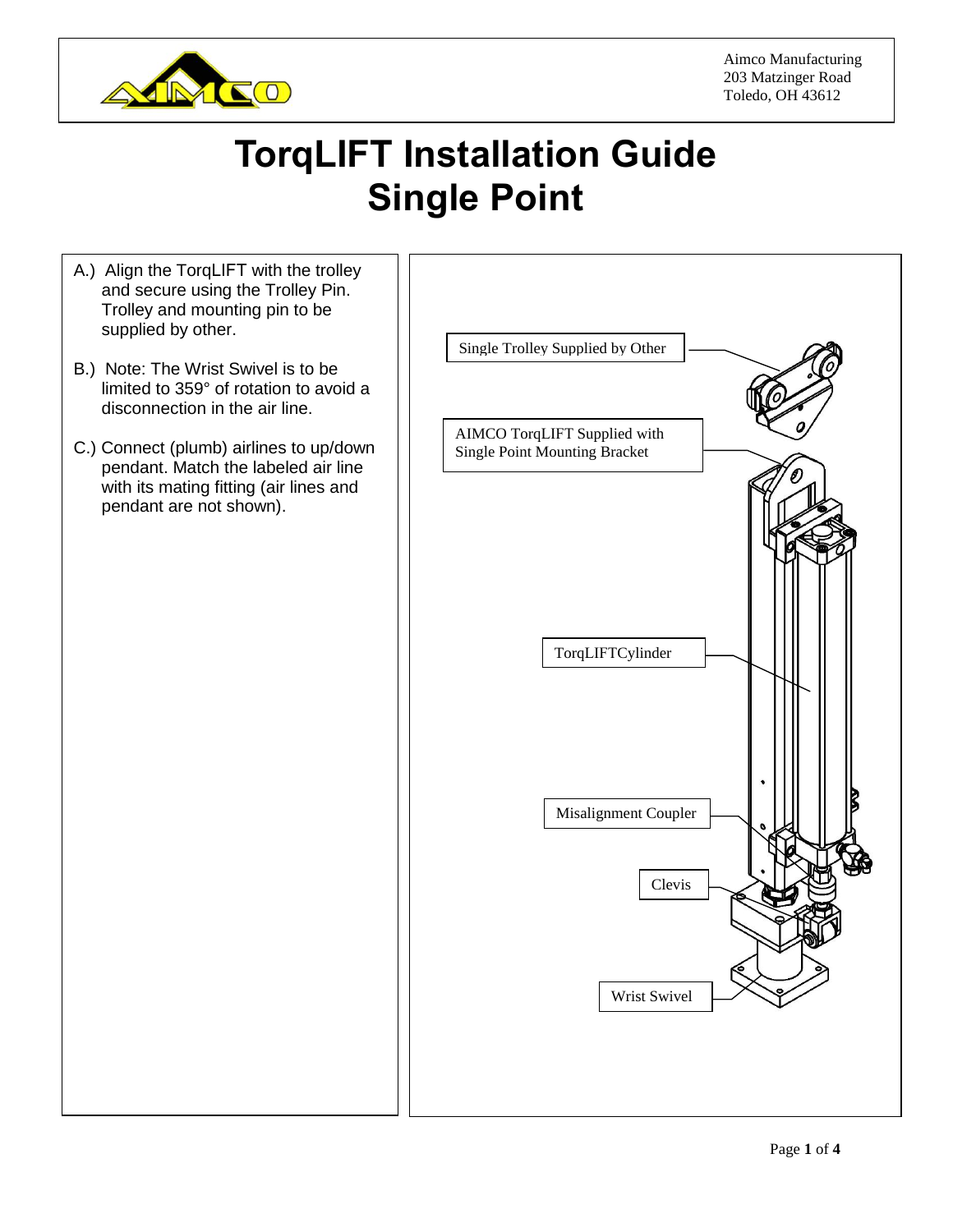

## **TorqLIFT Installation Guide Jib Mount**

- A.) Align the TorqLIFT Tube with the end of the Secondary Jib Arm.
- B.) Position the Cylinder Mounting Plate above the Compression Plate (shown in Assembled View).
- C.) Mount Compression Plate to Secondary Jib Arm with the Vertical Alignment Plates positioned as shown.
- D.) Align the TorqLIFT upright & perpendicular to the Jib Arm by using the Vertical Alignment Plate Hardware.
- E.) Note: The Wrist Swivel is to be limited to 359° of rotation to avoid a disconnection in the air line.
- F.) Connect (plumb) airlines to up/down pendant. Match the labeled air line with its mating fitting (air lines and pendant are not shown).

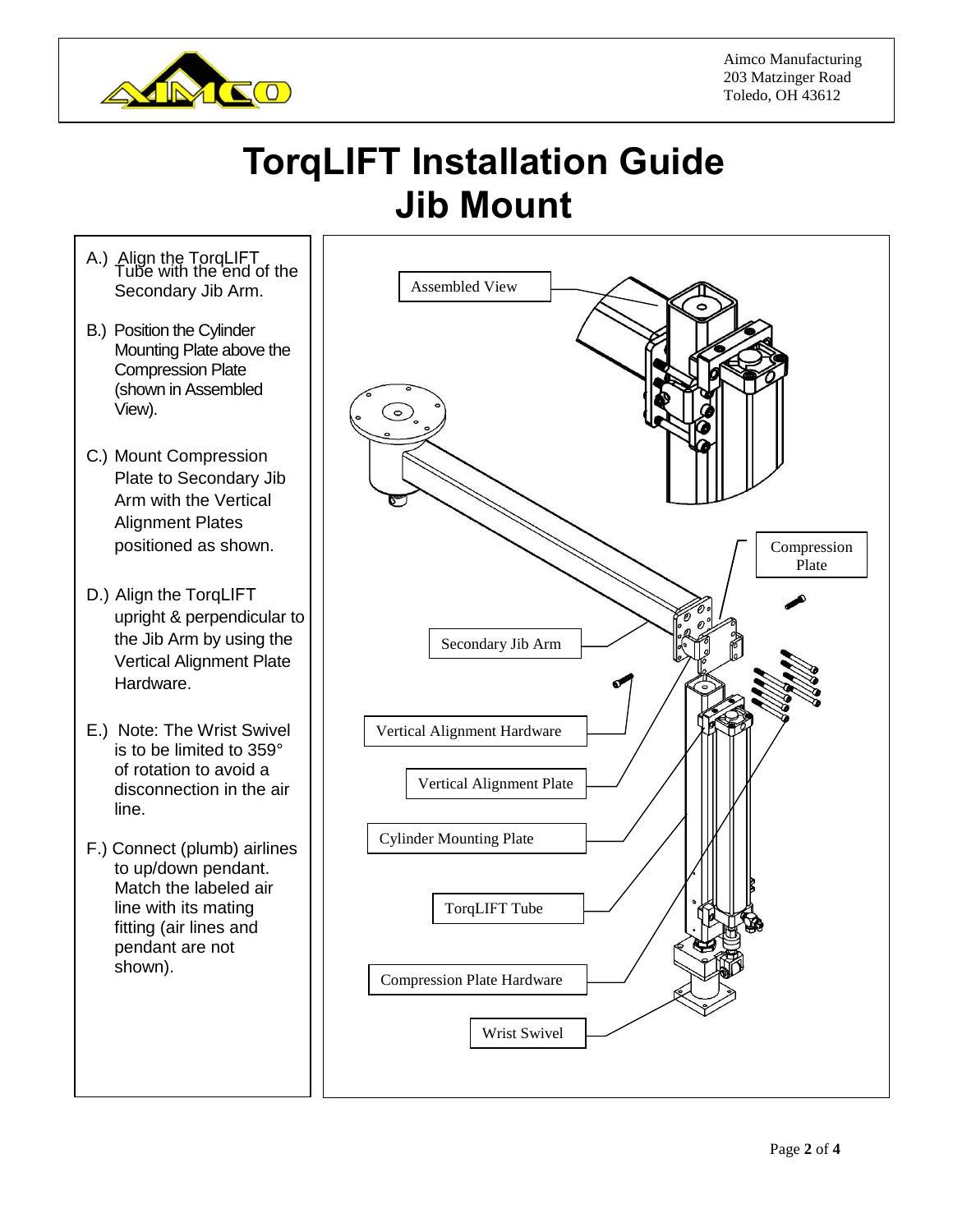

## **TorqLIFT Installation Guide Trolley Platform Mount**

- A.) Attach the TorqLIFT Platform to the four Trolleys on a dual bridge crane (Trolleys and crane to be supplied by other).
- B.) Align the TorqLIFT Tube with the Trolley Platform.
- C.) Position the Cylinder Mounting Plate above the Compression Plate (shown in Assembled View) and mount Compression Plate to Trolley Platform.
- D.) Align the TorqLIFT upright & perpendicular to the Trolley Platform by using the Vertical Alignment Plate Hardware.
- E.) Note: The Wrist Swivel is to be limited to 359° of rotation to avoid a disconnection in the air line.
- F.) Connect (plumb) airlines to up/down pendant. Match the labeled air line with its mating fitting (air lines and pendant are not shown).
- G.) Note: TorqLIFT Tube can be mounted through the Trolley Platform to gain vertical clearance if necessary.